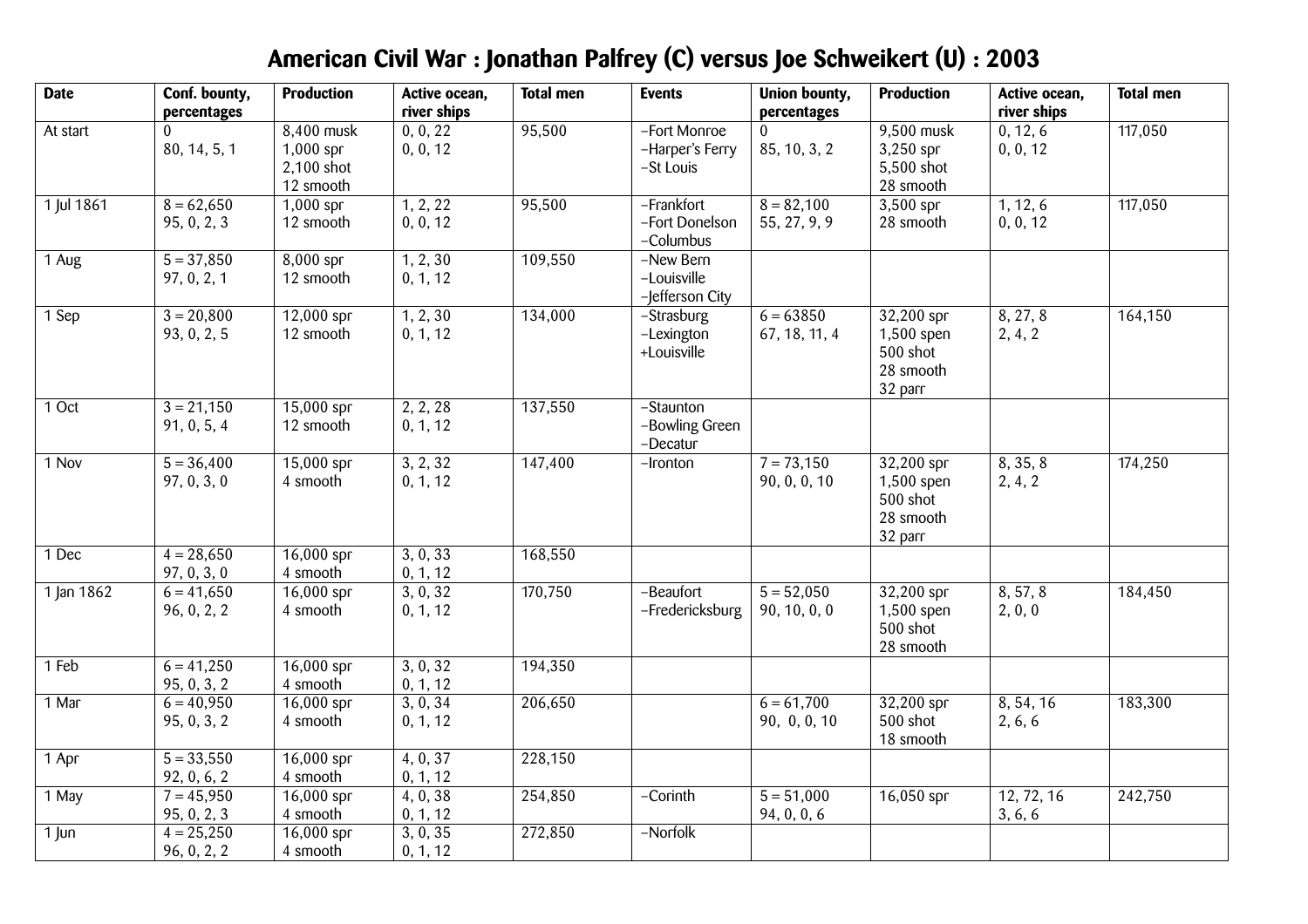| $1$ Jul    | $3 = 18,500$  | $16,000$ spr | 4, 0, 29   | 301,500 |                | $8 = 80,800$  | 32,050 spr   | 10, 74, 8  | 299,050 |
|------------|---------------|--------------|------------|---------|----------------|---------------|--------------|------------|---------|
|            | 97, 0, 1, 2   | 4 smooth     | 0, 1, 12   |         |                | 100, 0, 0, 0  |              | 6, 16, 6   |         |
| 1 Aug      | $3 = 16,950$  | $16,000$ spr | 6, 0, 27   | 290,100 | -Louisville    |               |              |            |         |
|            | 97, 0, 1, 2   | 4 smooth     | 0, 1, 12   |         |                |               |              |            |         |
| 1 Sep      | $3 = 16,450$  | $16,000$ spr | 7, 0, 21   | 304,150 | -Knoxville     | $8 = 81,150$  | $32,050$ spr | 10, 88, 8  | 327,550 |
|            | 95, 0, 1, 4   | 4 smooth     | 0, 1, 12   |         | +Corinth       | 95, 0, 0, 5   |              | 4, 13, 6   |         |
| 10ct       | $3 = 17,050$  | $16,000$ spr | 7, 0, 21   | 312,250 | +Britain       |               |              |            |         |
|            | 95, 0, 0, 5   |              | 0, 1, 12   |         | +France        |               |              |            |         |
|            |               |              |            |         | +Knoxville     |               |              |            |         |
| 1 Nov      | $3 = 16,800$  | 16,000 spr   | 7, 0, 26   | 319,350 | -Springfield   | $0 = 204,850$ | 47,150 spr   | 8, 97, 4   | 374,900 |
|            | 97, 0, 0, 3   |              | 0, 1, 12   |         |                | 95, 0, 0, 5   |              | 4, 21, 6   |         |
| 1 Dec      | $6 = 34,300$  | $16,000$ spr | 8, 0, 25   | 310,950 |                |               |              |            |         |
|            | 98, 0, 0, 2   |              | 0, 1, 12   |         |                |               |              |            |         |
| 1 Jan 1863 | $10 = 47,950$ | 16,000 spr   | 8, 0, 23   | 307,500 |                | $3 = 30,200$  | 31,900 spr   | 10, 75, 0  | 457,950 |
|            | 99, 0, 0, 1   |              | 0, 1, 12   |         |                | 100, 0, 0, 0  |              | 5, 10, 6   |         |
| 1 Feb      | $5 = 23,000$  | $13,000$ spr | 8, 0, 19   | 345,550 |                |               |              |            |         |
|            | 99, 0, 0, 1   |              | 0, 1, 12   |         |                |               |              |            |         |
| 1 Mar      | $5 = 27900$   | 9,200 spr    | 8, 0, 17   | 351,100 | +Springfield   | $3 = 30,000$  | none         | 14, 75, 6  | 479,150 |
|            | 96, 0, 0, 4   |              | 0, 1, 12   |         |                | 90, 0, 0, 10  |              | 6, 18, 6   |         |
| 1 Apr      | $4 = 21,650$  | none         | 8, 3, 17   | 375,950 |                |               |              |            |         |
|            | 97, 0, 0, 3   |              | 0, 1, 12   |         |                |               |              |            |         |
| 1 May      | $4 = 21,450$  | none         | 9, 5, 17   | 404,100 |                | $3 = 30,000$  | $10,000$ spr | 13, 79, 12 | 519,700 |
|            | 97, $0, 0, 3$ |              | 0, 1, 12   |         |                | 85, 0, 0, 15  |              | 8, 20, 6   |         |
| $1 \mu n$  | $2 = 10,150$  | none         | 9, 5, 17   | 409,700 | +Ironton       |               |              |            |         |
|            | 100, 0, 0, 0  |              | 0, 1, 12   |         |                |               |              |            |         |
| $1$ Jul    | $2 = 9,650$   | $2,600$ spr  | 9, 8, 17   | 399,000 | +Norfolk       | $8 = 77,300$  | $28,000$ spr | 13, 89, 12 | 436,650 |
|            | 100, 0, 0, 0  |              | 0, 1, 9    |         | -Nashville     | 85, 10, 0, 5  | 1,000 shot   | 4, 22, 6   |         |
| 1 Aug      | $2 = 9,650$   | $3,450$ spr  | 7, 8, 17   | 381,850 | +naval victory |               |              |            |         |
|            | 94, 0, 0, 6   |              | 0, 1, 9    |         | -Ironton       |               |              |            |         |
| 1 Sep      | $2 = 9,650$   | $4,050$ spr  | 11, 8, 12  | 390,100 |                | $8 = 76,550$  | $28,000$ spr | 15, 79, 24 | 483,500 |
|            | 94, 0, 0, 6   |              | 0, 1, 9    |         |                | 90, 10, 0, 0  | 1,000 shot   | 6, 28, 6   |         |
| $1$ Oct    | $2 = 9,650$   | $8,400$ spr  | 11, 9, 12  | 392,500 |                |               |              |            |         |
|            | 95, 0, 0, 5   |              | 0, 1, 9    |         |                |               |              |            |         |
| 1 Nov      | $2 = 9,650$   | $8,400$ spr  | 12, 9, 14  | 384,850 | -Corinth       | $8 = 75,650$  | $28,000$ spr | 17, 75, 24 | 517,800 |
|            | 92, 0, 0, 8   |              | 0, 1, 9    |         | -Memphis       | 90, 10, 0, 0  | $1,000$ shot | 6, 21, 6   |         |
| 1 Dec      | $4 = 18,800$  | $8,400$ spr  | 17, 20, 34 | 390,000 |                |               |              |            |         |
|            | 92, 0, 0, 8   |              | 0, 1, 10   |         |                |               |              |            |         |
| 1 Jan 1864 | $4 = 18,800$  | $9,250$ spr  | 17, 28, 40 | 402,050 | +Louisville    | $0 = 10,100$  | 16,950 spr   | 17, 75, 24 | 646,650 |
|            | 96, 0, 0, 4   |              | 0, 1, 10   |         |                | 95, 0, 0, 5   | $1,000$ shot | 7, 27, 6   |         |
| 1 Feb      | $5 = 23,500$  | $10,100$ spr | 17, 26, 31 | 386,050 | -Louisville    |               |              |            |         |
|            | 97, 0, 0, 3   |              | 1, 1, 10   |         |                |               |              |            |         |
| 1 Mar      | $5 = 23,100$  | $10,100$ spr | 18, 26, 31 | 389,500 |                | $0 = 10,100$  | 16,950 spr   | 18, 69, 24 | 556,600 |
|            | 100, 0, 0, 0  |              | 1, 1, 10   |         |                | 100, 0, 0, 0  | 1,000 shot   | 6, 14, 6   |         |